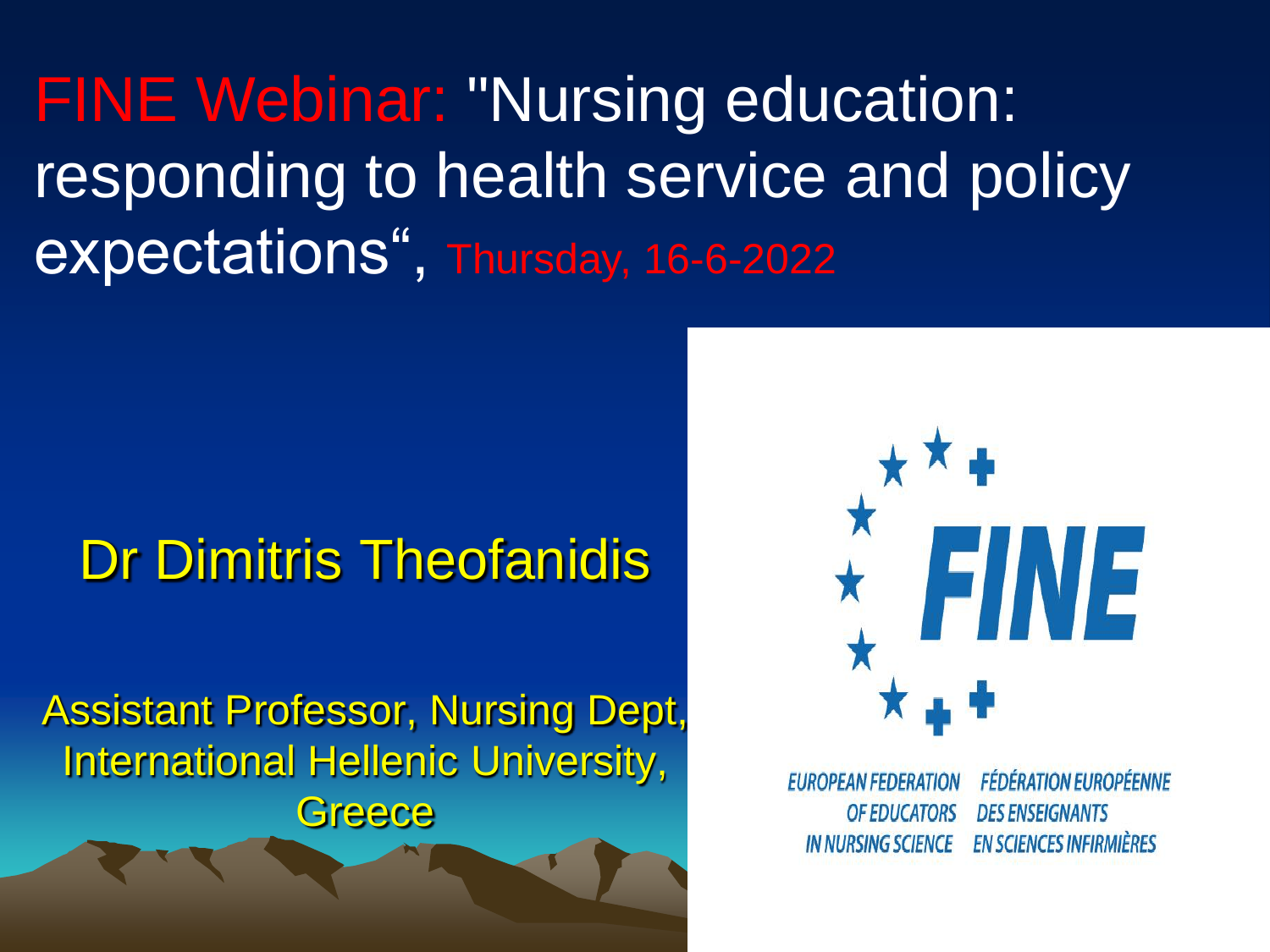

across countries…

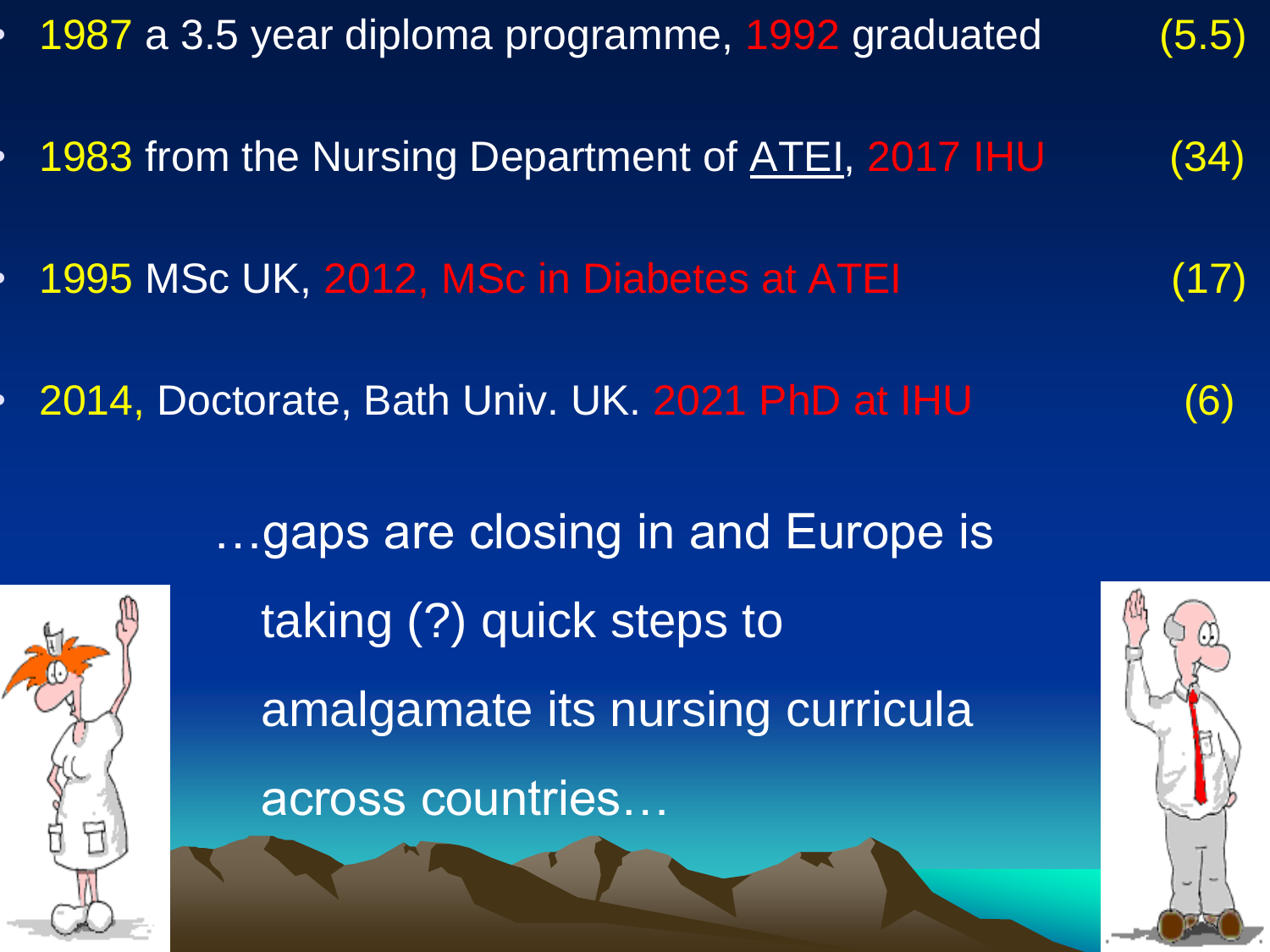# Nursing Education in Greece Today !

- 4 year degree, university level exclusively.
- (midwives, health visitors, separate degrees)
- **Nursing Assistants**: 2-3 years at post-high-school level)
- BSc Nursing, i.e. RGN, no specialization





• Online learning or electronic learning (Covid-19)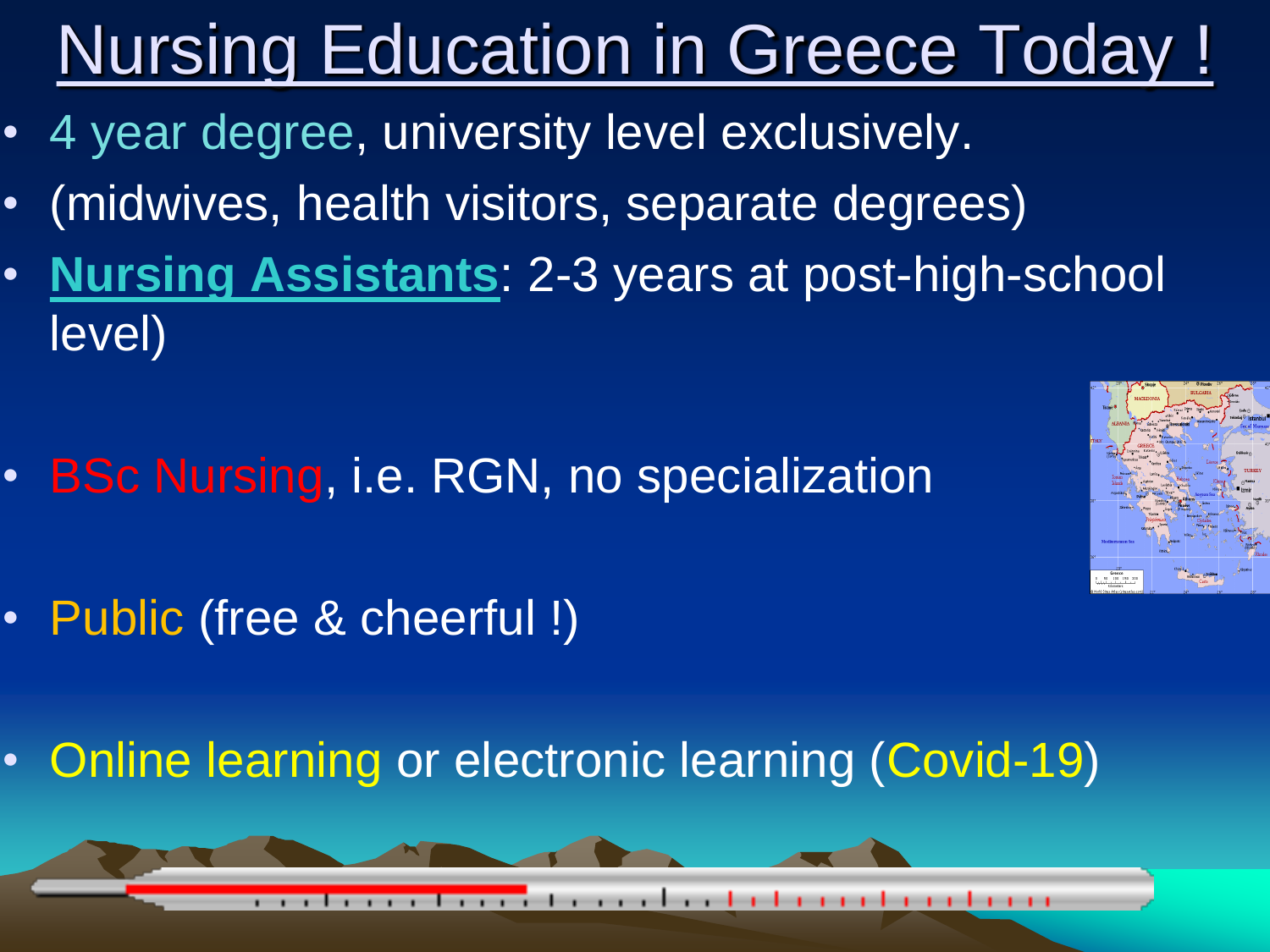## Nursing Education in Greece Today !

- 7 universities, (1 'old' + 6 new)
- BSc Nursing=240 ECTS (7.200 hours), 43 compulsory courses, 10 (22) electives
- 53 in total, max 8 per semester, (n+2=6)
- About half of total studying is laboratory and clinical placements.
- Face-to-face in labs+placements (compulsory), and theories (not compulsory)
- Simulation (scarce)
- Clinical practice in a variety of public+private health care settings with the aid of Clinical Practice Educators (where available!)
- Erasmus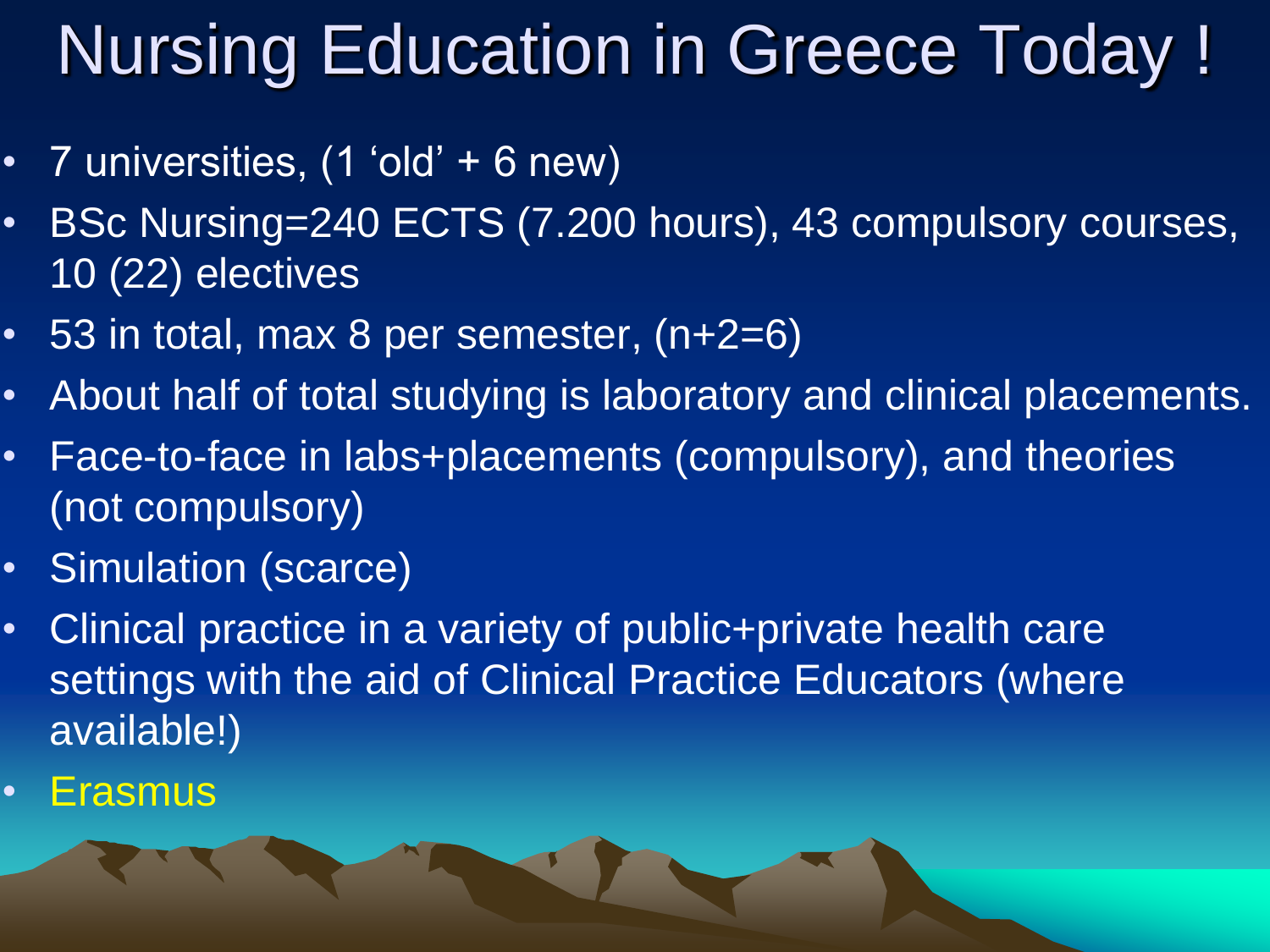### Post-graduate Education

• Variety of clinical and theoretical programs (Clinical Nursing, Pediatric Care, Public Health Crisis Management etc)

• Some are inter-departmental or interinstitutional (health care administration etc)

• PhD (no graduates yet)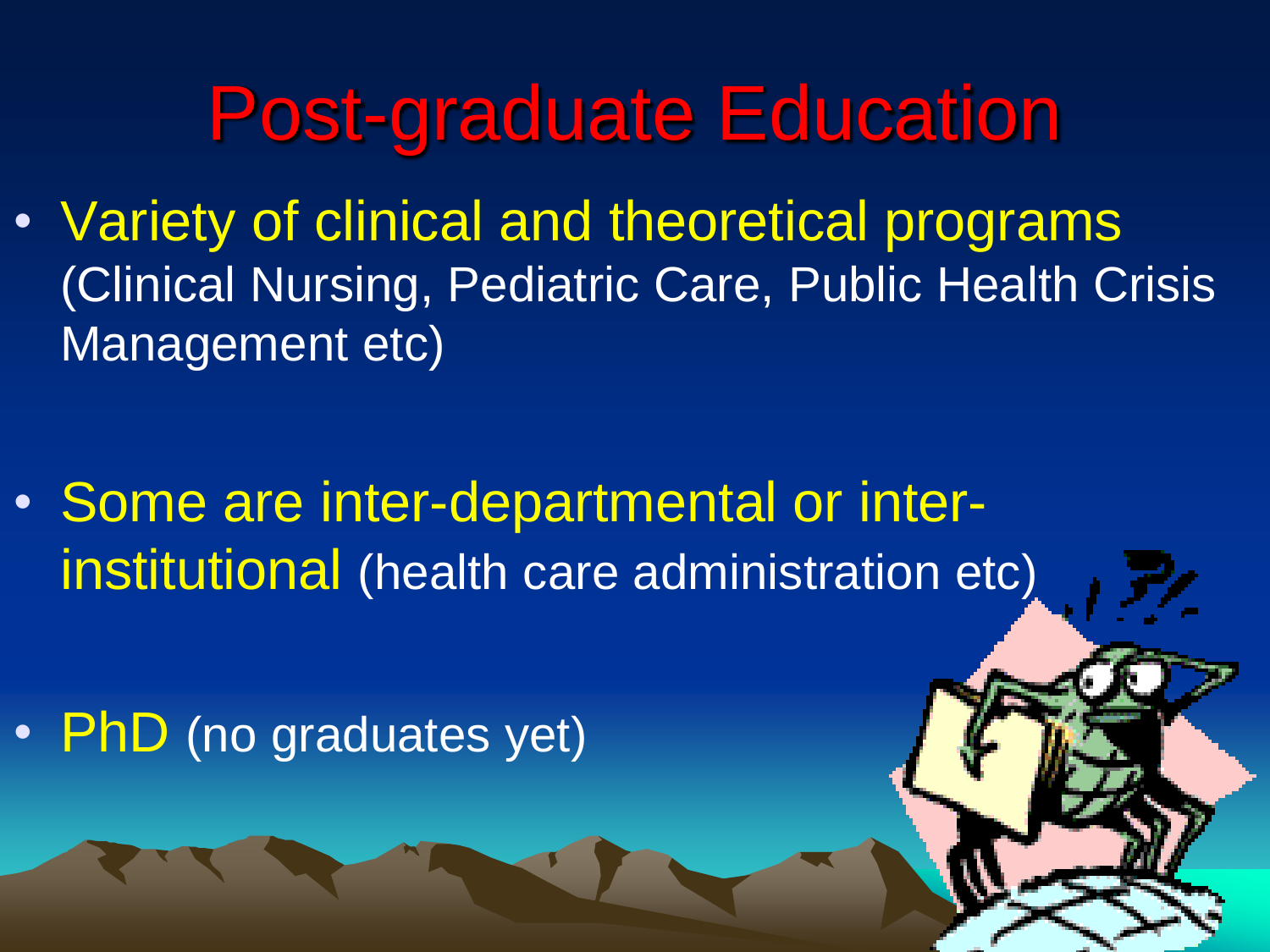### Questions for "us", the FINE educators !

• Are we preparing our graduates to practice in accordance with updated Evidence Based Practice?

• Will we be comforted or will we experience worry when one of our graduates introduces themselves as "**your nurse for the day**"?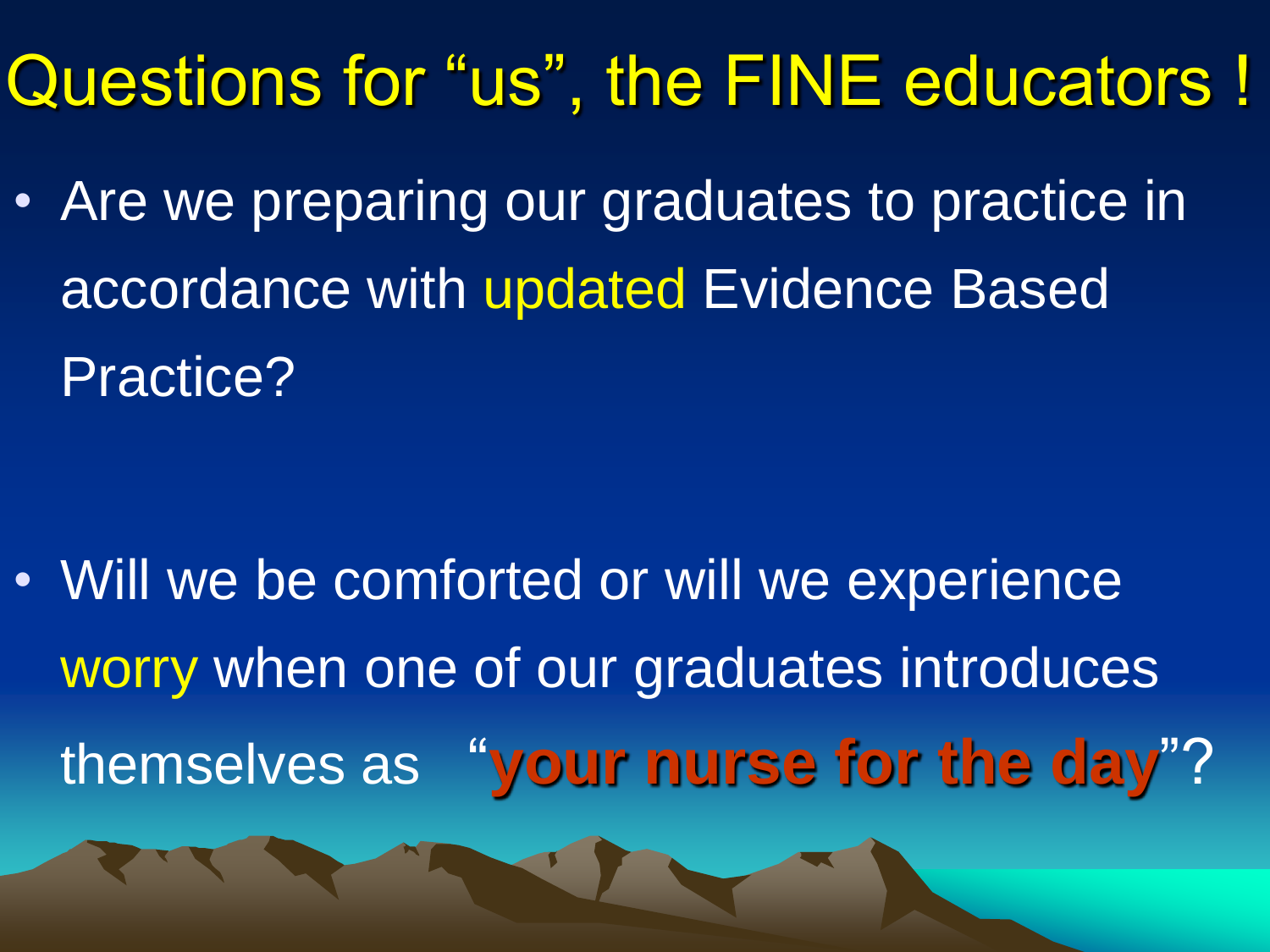### 'FINal' Questions for "FINE" people

- Most students show a high readiness to use elearning strategies, which reinforces its importance as a chosen option
- At a critical time, when quick but effective solutions were required, how can we conclude that things worked out…?
- Avoiding waste (equipment, supplies, ideas, time & energy!!!) **Efficient:**
- The application of e-learning in a pandemic context revealed additional concerns regarding the training of **practical nursing care skills** since these can not be offered in e-learning modalities





**Effective:** 



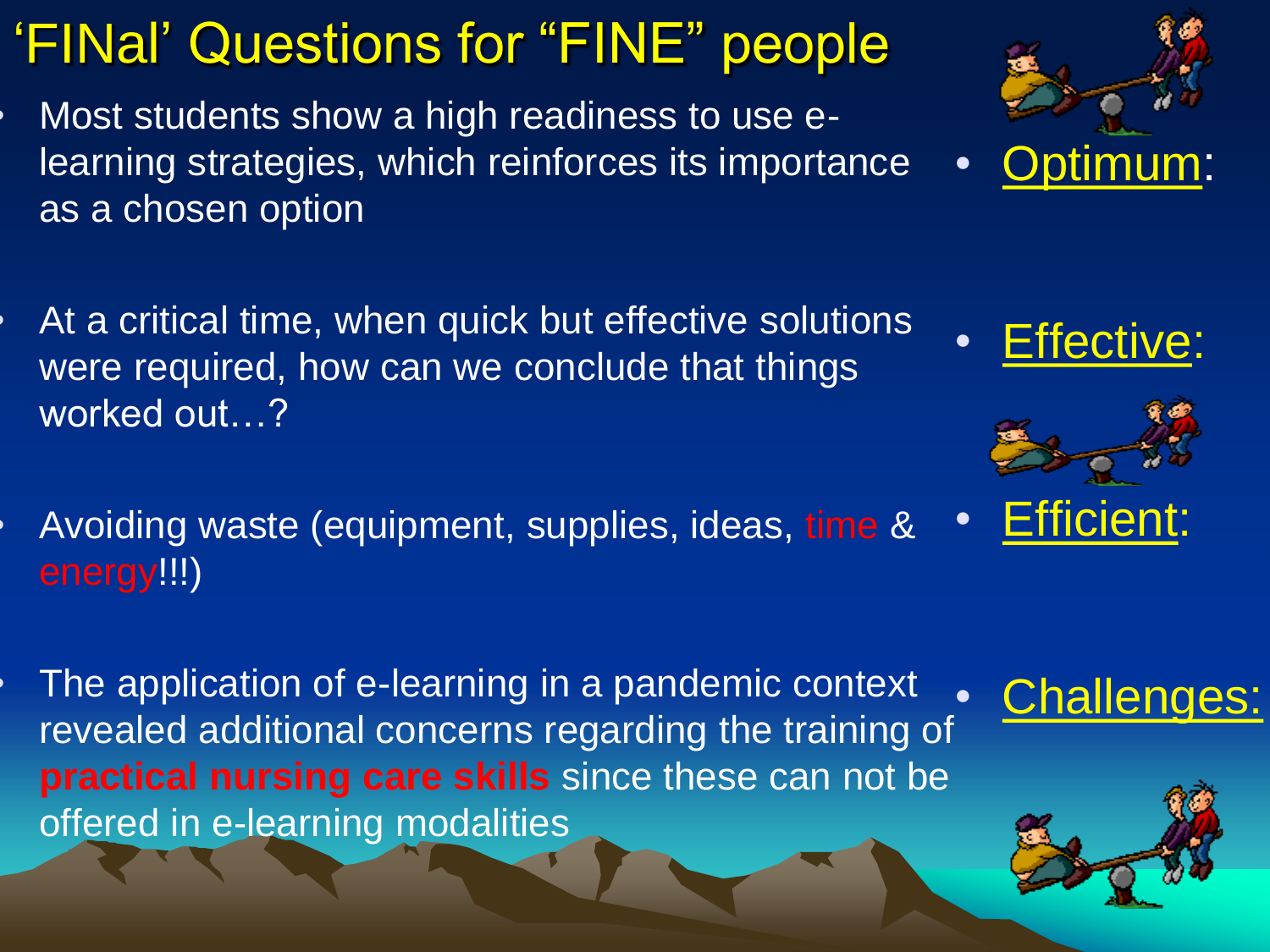### *projects for FINE ?*

• To explore how to

➢ …achieve excellence in Nursing Education

 $\triangleright$  ... provide practicing students with optimum support across Europe



➢ …reduce variations in Nursing Educational curricula